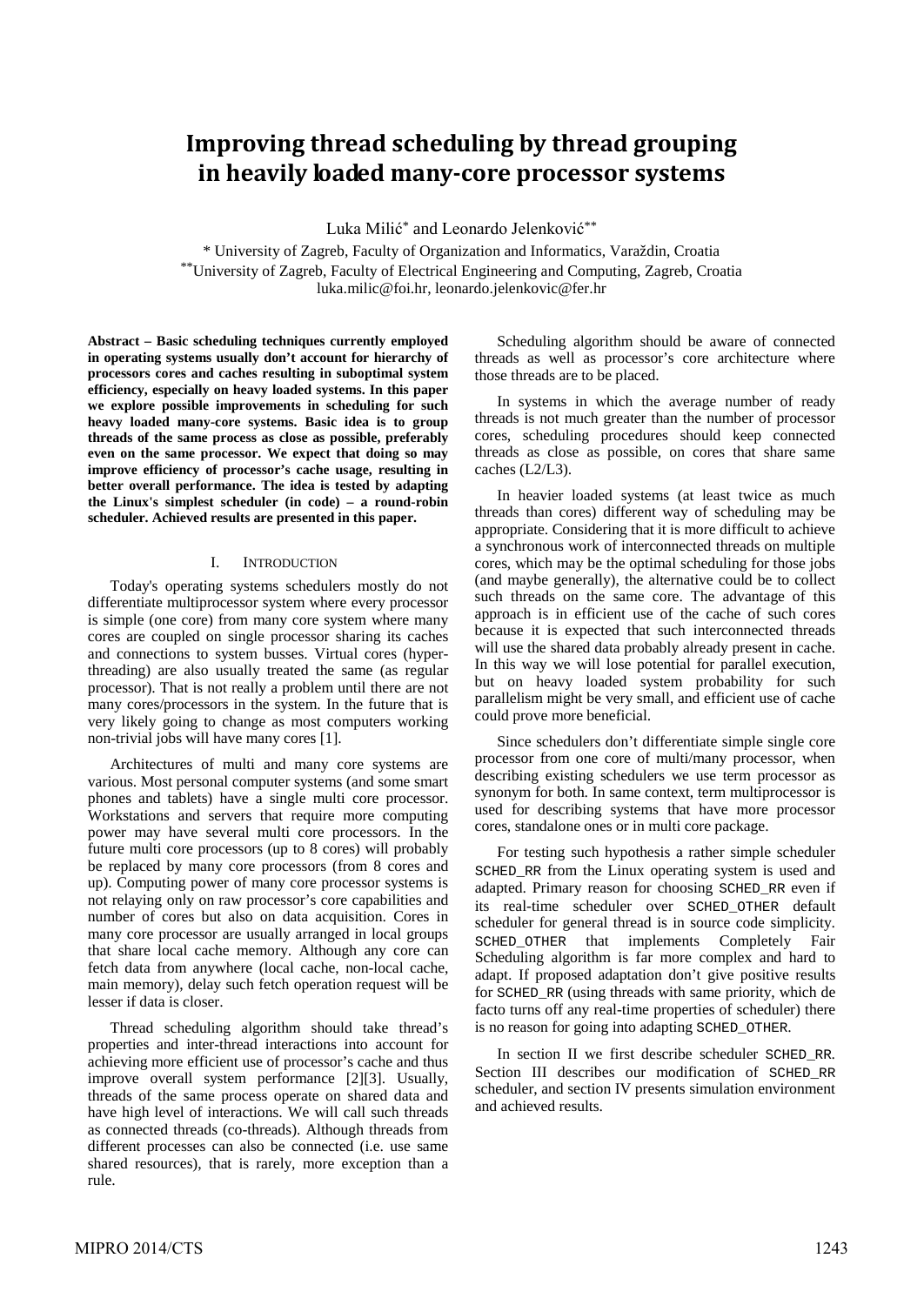#### II. LINUX SCHED\_RR SCHEDULER

Linux, like most operating systems use different scheduling policies for different types of threads, particularly differentiate normal from real time threads.

## *A. Linux scheduling policies*

Currently, for normal threads Linux supports scheduling policies SCHED\_OTHER, SCHED\_BATCH and SCHED IDLE. Those scheduling policies are based on a completely fair distribution of the virtual processor time. This virtual time is a rather complex function of the fair thread priority, real time and the processor consumption by fair threads [4].

Real time scheduling policies SCHED\_FIFO and SCHED\_RR are priority based schedulers. Thread with highest priority is always scheduled first. Difference between SCHED\_FIFO and SCHED\_RR policies are in scheduling of more than one highest priority threads.

For example if we have ready threads A and B with same highest priority, SCHED FIFO will pick one that become ready first and execute it until it finished or block itself voluntarily. SCHED\_RR will alternate threads A and B on processor, giving each a time interval before switching to next. On multiprocessor system (or multi/many core) both threads will be running in parallel, each thread on its processor.

On multiprocessors, real time thread scheduling is based on a system-wide strict priority scheduling. Since we use this mechanism to adapt scheduling, system-wide strict priority scheduling is detailed in next subsection.

# *B. Push-pull algorithm*

Strict priority scheduling in a multiprocessor system with *N* processors must ensure that *N* highest priority threads are always chosen as active on those processors (one thread per processor) [5].

The priorities of real time threads are in range from 1 to 99, where higher number represent higher priority. For each processor there is separate data structure containing 99 thread queues, one thread queue per priority. Every ready real time thread is placed into one thread queue, one that matches thread's priority. Active thread for each processor is chosen from its ready queues (thread from highest non-empty queue), and then removed from that queue and marked as active.

System-wide strict real-time priority scheduling is implemented by using *push-pull algorithm* on overloaded thread queues. A real time thread queue is considered to be *overloaded* if it holds at least one another thread (besides currently active) which could be migrated to another processor according to that thread's processor affinity mask.

*Push* part of the algorithm is performed on processor which uses overloaded thread queues. Its purpose is to push overloaded threads to other processors that will immediately execute them. Such processors must be acceptable by such threads (they must be in thread affinity mask) and currently running lesser priority threads.

More precisely, push algorithm is activated on particular processors only after events:

- 1. active real time thread is changed (replaced with higher priority thread or its priority is lowered);
- 2. a new real time thread is created on current processor;
- 3. a real time thread is waked on current processor.

The push algorithm splits into three algorithms: *pushing*, *finding* and *searching*.

The *pushing* algorithm is activated when a queue on a given (current) processor is overloaded. Highest-priority thread from overloaded queue is then passed to *finding* algorithm which might find a processor where migrate such thread.

The *finding* algorithm use *search* algorithm to find a processor on which the thread will be migrated. Algorithm is repeat up to three times because of scheduling data structures locking semantics [6].

The *searching* algorithm looks processors that are in observed thread's processor affinity map. From that set of processors algorithm search for a lowest priority subset of processors, i.e. processors that currently run threads with currently lowest priority in system. If there are more processors in this subset, choose processor on which thread was run last time. If there is not such processor in subset, then choose one of the closest to processor on which thread was run last time (by scheduling domains).

Similarly to push algorithm, *pull* algorithm is activated when a thread on single processor is finished or blocked or its priority is lowered. Pull algorithm looks at ready queues of other processors (overloaded queues) and if it finds a real time thread with higher priority than the highest priority thread in his queues, it pulls such thread to this processor where such thread will immediately become active. Only threads that can be migrated to current processor are observed. If there are more such threads, only one with highest priority is chosen and pulled.

## III. ADAPTING SCHED\_RR

The goal of adaptations was to try to group threads of the same process (here called co-threads). The solution was implemented by four ideas, i.e. changes, for push-pull algorithm.

Push algorithm, i.e. its searching algorithm is modified as follows.

- 1. First try to find a processor on which are threads that belong to the same process (co-threads) but only if there are none on current processor. If such processor is found push thread to its thread queue.
- 2. If processor where thread was last executed is in thread's available processor subset push thread there.
- 3. Search for processor closest (by scheduling domains) to processor with co-threads (processor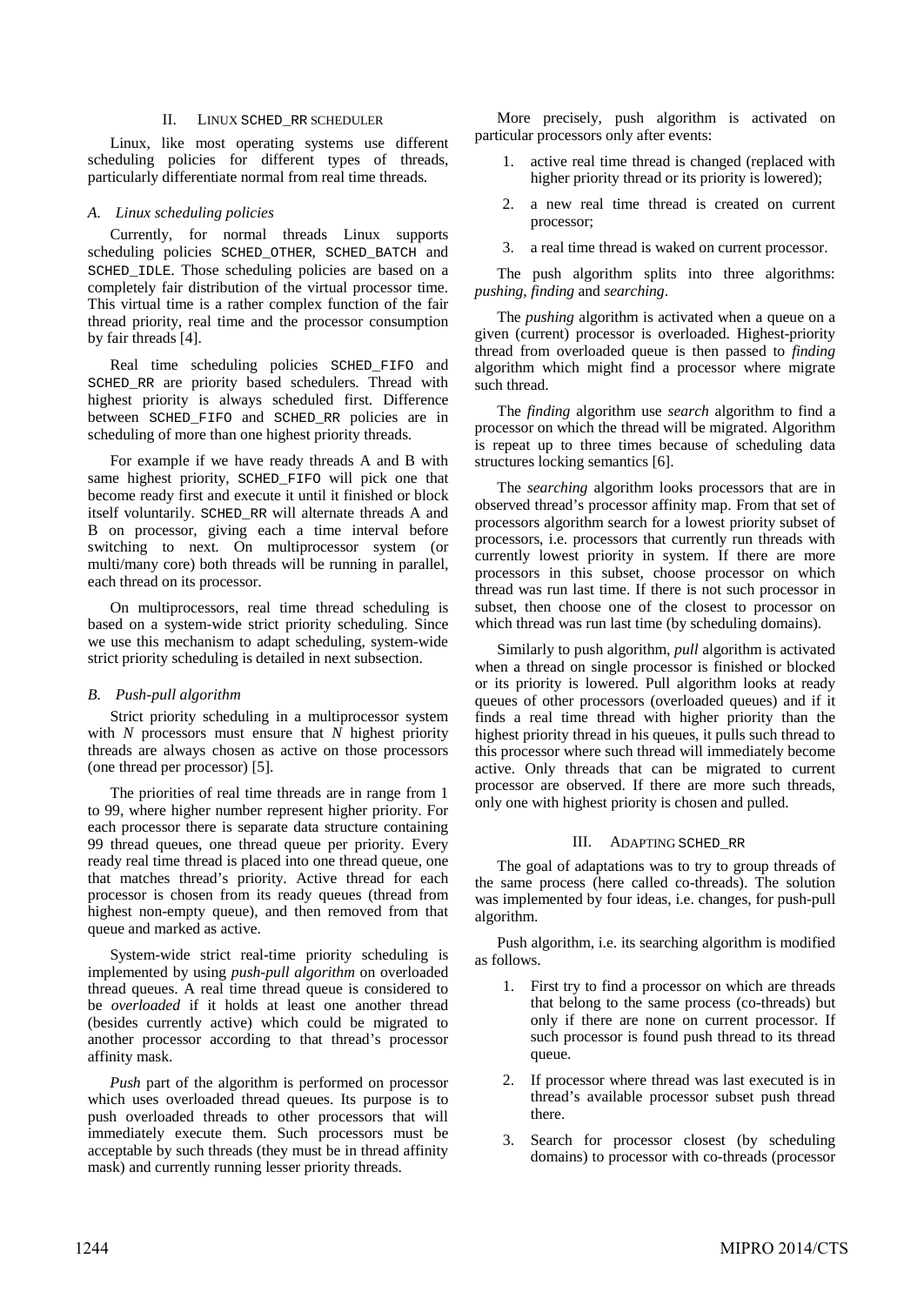that is not thread's available processor subset). If one is found push thread there.

- 4. Search for processor closest (by scheduling domains) to processor where thread was last executed.
- 5. Return any processor from thread's available processor subset.

In the pull algorithm, pull is additionally performed in situations when remote thread has the same priority as top priority local one if this remote thread has co-threads here and not on remote processor.

The scheduling of real-time threads is not actually changed with this adaptations – system-wide strict realtime priority scheduling is preserved.

Adaptations in Linux source code was done by adding a new scheduling policy SCHED\_RR2 based on SCHED\_RR. Since changes to SCHED\_RR are minimal, adaptations (additions) are preformed in same code.

Files included in adaptations (modified files) are:

- include/linux/sched.h
- kernel/sched/sched.h
- kernel/sched/core.c
- kernel/sched/cpupri.c
- kernel/sched/rt.c.

In kernel code, modifications regarding SCHED\_RR2 scheduling (in respect to vanilla SCHED\_RR) are protected with a macro. To use SCHED\_RR2 macro must be set. Otherwise, when macro is not set vanilla SCHED\_RR is used (all modifications for SCHED\_RR2 are not compiled). Experiments were performed on both kernel: one compiled with defined macro (using proposed modifications, i.e. SCHED\_RR2 scheduler) and one without macro (vanilla SCHED\_RR scheduler).

## IV. EXPERIMENTAL RESULTS

The processor on which experiments are performed has Intel's processor of *Sandy Bridge* architecture, namely the model *i7-2670QM*. This processor has four hyperthreaded cores (8 logical cores) from which every physical core has 32 kB L1 cache and 256 kB L2 cache. All cores share 6144 kB L3 cache. The processor itself runs on a frequency of 2.2 GHz. The kernel version used in experiments was Linux 3.3.0-rc7 [7].

Test program constructed for evaluation of adapted scheduler try to mimic general multithreaded program whose threads usually operate on shared data. Program first spawns given number of processes. Each spawned process further creates given number of threads producing large number of threads that simulate heavy loaded system. Since our test system has only four physical cores, size of shared data is kept small to amplify cache utilization in achieved improvements.

Test program was executed on unmodified version of kernel using SCHED\_RR policy, and on modified kernel

TABLE I. EXPERIMENTAL RESULTS

| <b>Test</b><br>No. | Processes per<br>program | <b>Threads</b> per<br>process | <b>Shared</b><br>data size | <b>Efficiency</b><br><b>Improvement</b> |
|--------------------|--------------------------|-------------------------------|----------------------------|-----------------------------------------|
|                    |                          |                               | small                      | 0.37%                                   |
| 2                  | 11                       |                               | small                      | 16.02%                                  |
| 3                  |                          |                               | small                      | 14.29%                                  |
| 4                  |                          |                               | medium                     | 12.15%                                  |
| 5                  |                          |                               | larger                     | 9.93%                                   |

using adapted SCHED\_RR2 policy. Each run was timed to 10 seconds when progress was printed (number of predefined operations on shared data). Tests are performed many times and average results are presented in Table I.

Results are surprisingly good. Of course, this is synthetic test and maybe not a real measure for real application, but improvements of 10% and more are encouraging. As expected, when there are small number of threads (test no. 1) our adaptation didn't change performance (0.37% may be counted as statistical error). But when the number of threads is significantly greater than number of processors (all other tests) expected improvements did happen and surpass our expectations. Those improvements are greater with more threads and smaller shared data. As shared data grows, less cache utilization is achieved, lesser improvement is obtained.

Once again we must say that used scheduler is adaptation of real time scheduler and we compare obtained results by original real time scheduler. Real time scheduler is not concerned with fairness and maximal resource utilization. Therefore, we expect that if same ideas of grouping were implemented in scheduler for normal threads (policy SCHED\_OTHER), improvements, if any, will be much lower since that scheduler uses more sophisticated load balancing algorithms. However, on heavily loaded many core systems we still expect that improvements in efficiency with proposed thread grouping should grow as number of cores grows.

## V. CONLUSION

This paper presents an idea to improve scheduler for many core systems when such systems are heavy loaded with lots threads. Idea is to group threads of same processes on same processor and improve efficiency of processor's local caches. In simulated environment adaptation to simple round robin scheduler (using SCHED\_RR on Linux) show significant improvements up to 15%, which encourage further research in this direction. Further research should be oriented to adapting more complex schedulers, e.g. ones that are used for scheduling of normal threads. Furthermore, test program could also be improved to better mimic variety of real multithreaded applications.